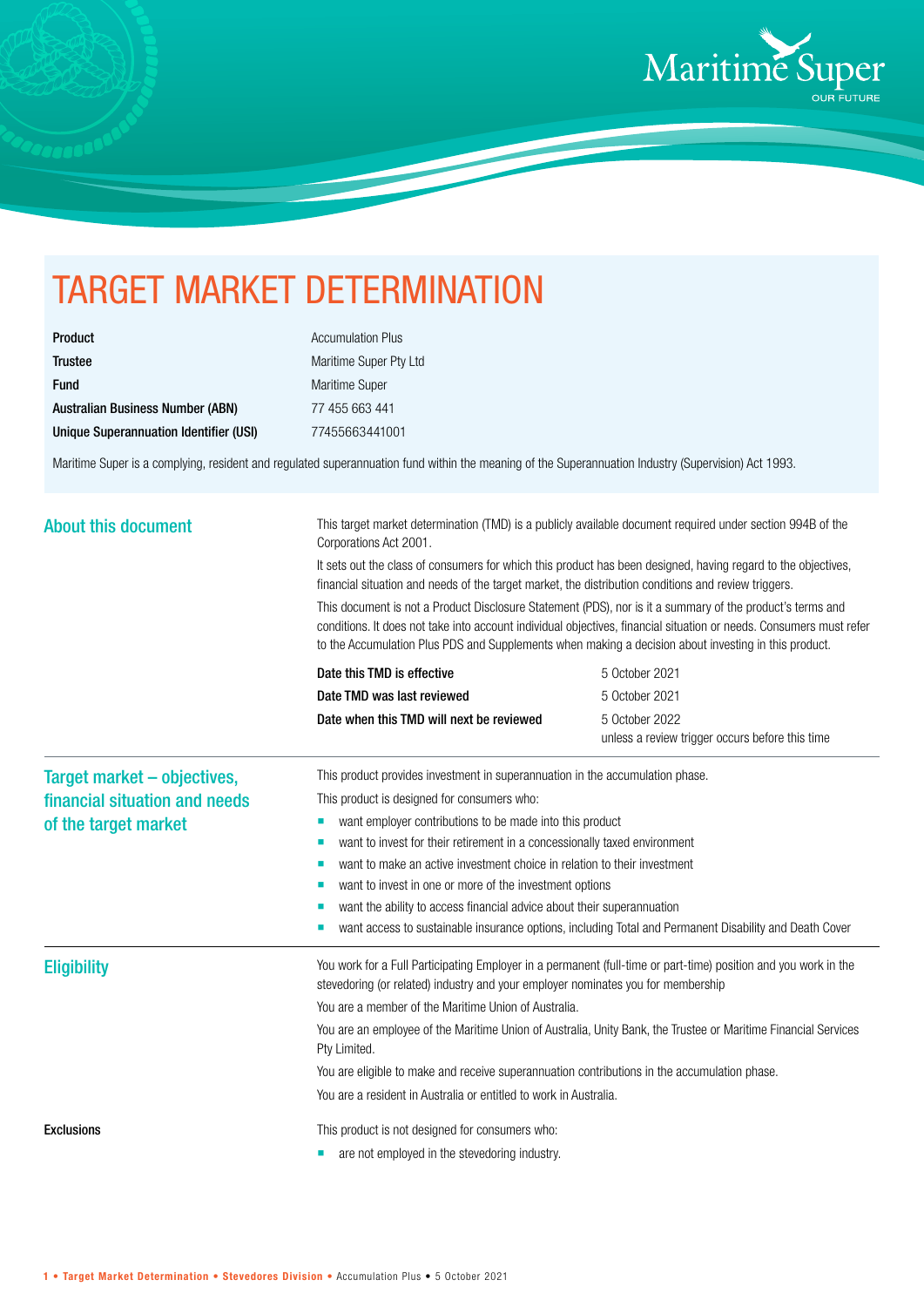**Product description and key attributes** This product is an accumulation superannuation account that provides: Choice of investment options Ability to nominate the beneficiary of their benefit Access to dedicated financial advisers Investments The table below sets out the sub-class of customers that each group of investments within Accumulation Plus has been designed for: Growth options – actively managed - Shares Plus, Australian Equities, International Equities, Balanced These options are designed for members who: Are seeking to invest for long-term growth, through exposure to Australian and international shares, with some exposure to unlisted investments, debt and cash Are seeking to earn an investment return equivalent to or higher than CPI +4% pa on average over 20 years and are willing to accept a higher level of risk Are willing to invest in the option for a recommended minimum timeframe of 5+ years Are willing to accept a greater level of volatility Growth options – passively managed - Indexed Balanced This option is designed for members who: **Are seeking to invest for long-term growth, through exposure to Australian and international shares, with** some exposure to unlisted investments, debt and cash Seeking a lower cost investment Are seeking to earn an investment return equivalent to or higher than CPI +2.5% pa on average over 20 years and are willing to accept a higher level of risk Are willing to invest in the option for a recommended minimum timeframe of 5+ years Are willing to accept a greater level of volatility Socially responsible option This option is designed for members who: **Are seeking to invest for long-term growth**  Are seeking to invest in a responsible investment option Are seeking to earn an investment return equivalent to or higher than CPI +3% pa on average over 20 years and are willing to accept a higher risk level Are willing to invest their capital in the option for a recommended minimum timeframe of 5+ years **Moderate option – Conservative Balanced** This option is designed for members who: **Are seeking to invest for long-term growth, across a range of asset classes**  Are seeking to earn an investment return equivalent to or higher than CPI +3% pa on average over 20 years and are willing to accept a medium level of risk Are willing to invest in the option for a recommended minimum timeframe of 5+ years Are willing to accept some volatility Defensive options - Capital Stable, Cash These options are designed for members who: Are seeking to invest in lower risk options Are seeking to earn an investment return up to CPI +2% pa on average over 20 years and are willing to accept a lower level of risk Have a short term investment horizon Insurance **Insurance** Consumers may access insurance through this product. To be eligible they must meet the age, employment and residency requirements detailed in the Accumulation Plus Insurance Supplement. The table below sets out the sub-class of consumers that each insurance option has been designed for: **Death insurance cover** This option is designed for members who: **Are aged between 15 and 69**  Want the ability to increase their cover (voluntary cover) Want to nominate beneficiaries of the death benefit